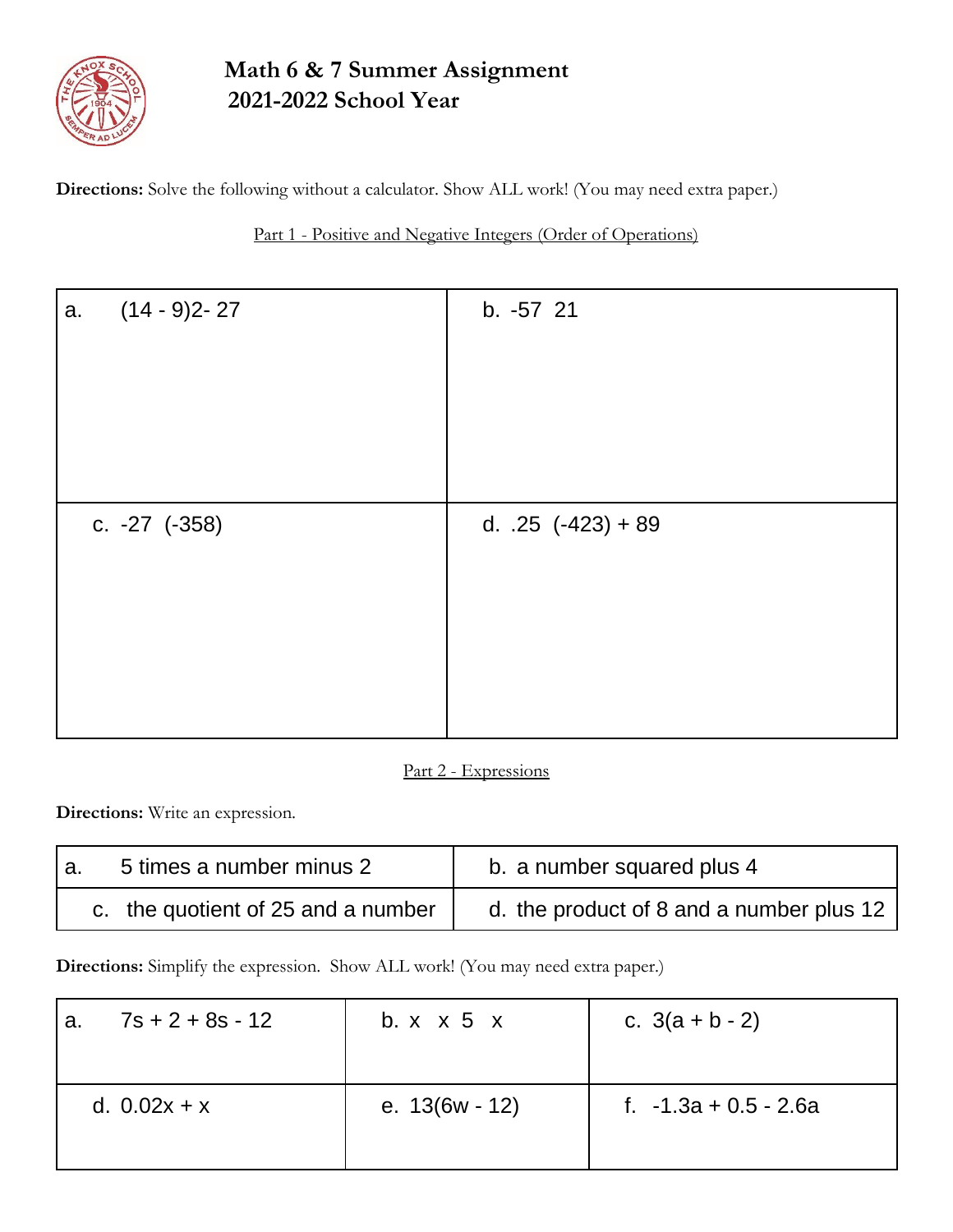**Directions***:* Factor the expression. Show ALL work!

| $7x + 14$<br>а.   | b. $15 - 5y$  |  |
|-------------------|---------------|--|
| c. $21a + 2b - 9$ | d. $2x2 + 6x$ |  |

**Directions:** Solve the expression without a calculator. Show ALL work!

| a. | 65n 3                        | when | $n = -5$ | b. $40 - 8x$ when $x = 2$ |         |
|----|------------------------------|------|----------|---------------------------|---------|
|    | e. $7(a - 5)$ when $a = -13$ |      |          | f. $3x2 + 7x$ when        | $x = 3$ |

### **Part 3 - Area, Surface Area, and Volume**

**Directions:** Solve the following without a calculator. Show ALL work! (You may need extra paper.)

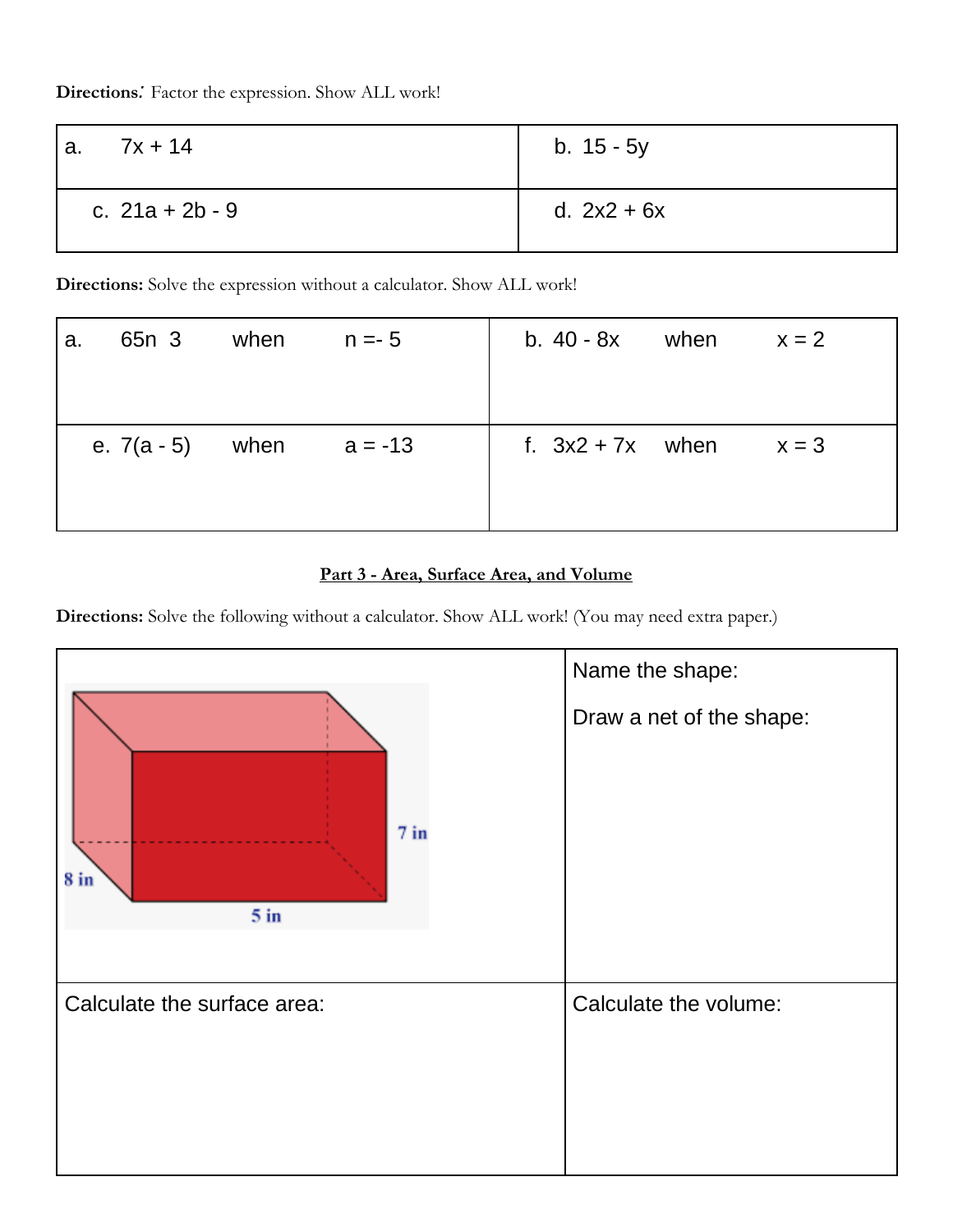

Calculate the area:

Calculate the perimeter: